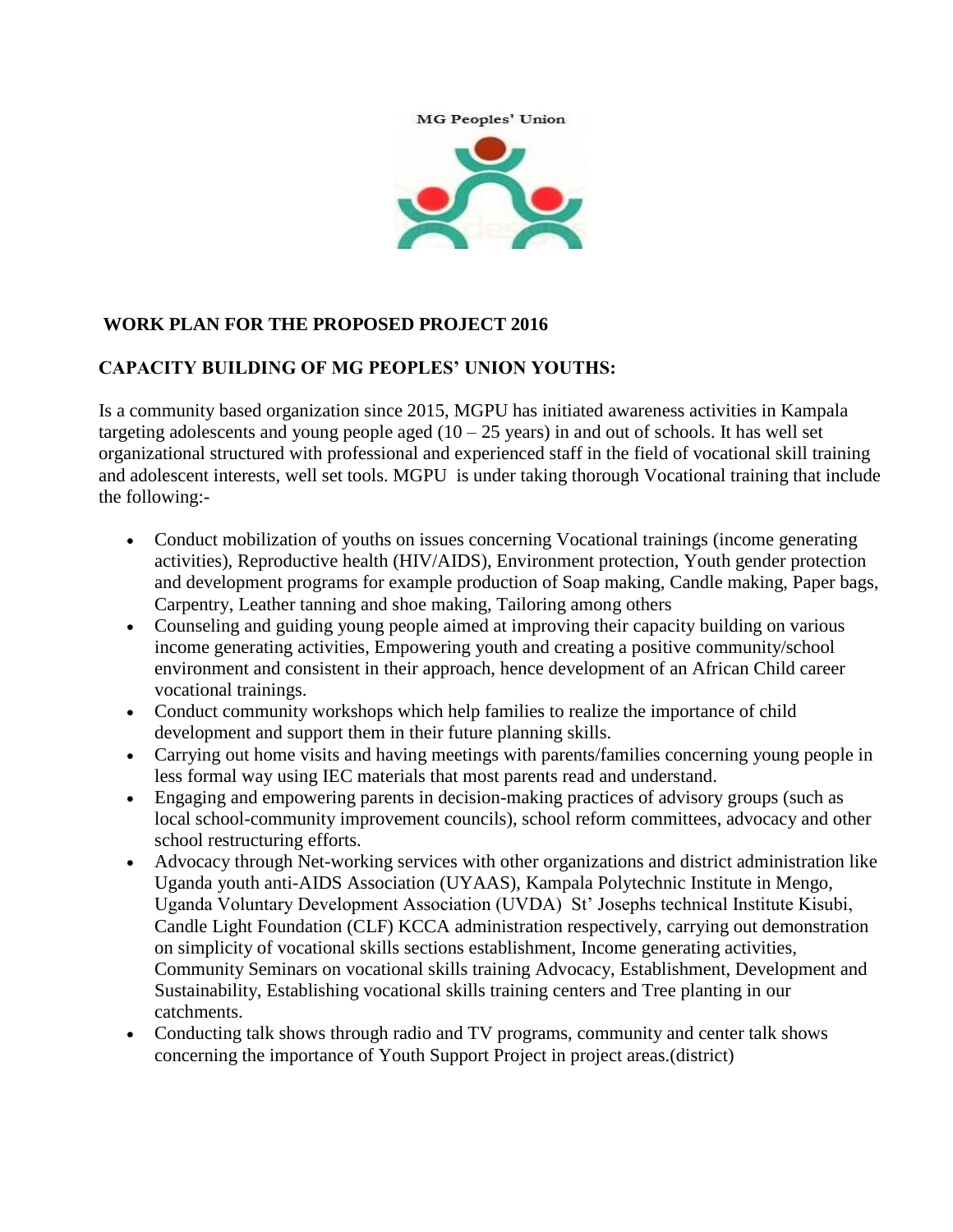Monitoring and evaluation is one of our major activities because it helps to assess the progress of the project.

Above all a total of 900 youths will be trained in paper bags production, 5 vocational training centers will be established

MGPU will continue employing community friendly approaches to reach remote areas through static and mobile training workshops and sensitization programs. Also the approach will involve various levels of stakeholders. Each of the components of the project will be tackled technically by designing interventions that effectively and appropriately address vocational training skills and associated activities that can contribute to community development. It is anticipated that by the end of the project period, there will be realization of positive living and reduced levels of dependency among young people in project districts.

# **Activities:**

The following activities will be implemented under this project:-

1. Community mobilizations and identification of required youths: Over 12,000 people will be reached and the service will be managed jointly with community leaders, development workers and organizations and MGPU staff. It will still focus on assessing the nature of the community and the status of beneficiaries more especially young people. Mobilization will also be in preparation for identifying and forming family support groups (FSG) and youth vocational clubs in rural areas of operation. The clubs are thought to strengthen the sustainability of the project.

2. Conducting community Mobilization and Sensitization on youth friendly concerning Vocational trainings (income generating activities, Reproductive health (HIV/AIDS), Environment programs, Youth gender protection and development programs

- 1. **Capacity Building:** Empowering youth and creating a positive community/school environment and consistent in their approach, hence development of an African Child career through vocational training skills. Among the roles include the following:-
- 1. 900 participants will be trained in sustainable activities both in and out of schools.
- 2. 40% of Young people will be empowered with life planning skills and knowledge of positive planning.
- 3. 180 participants will be trained in leather tanning activities at community level.
- 4. Training workshops for **20** parents and **20** teachers from each school targeting **20** schools of program district.

The above trainings of participants will be conducted at all levels as peer educators on the importance of family involvement, family development, human relations, child rights, Environmental protection, parenting strategies, child development and support them in their sustainable skills in catchments.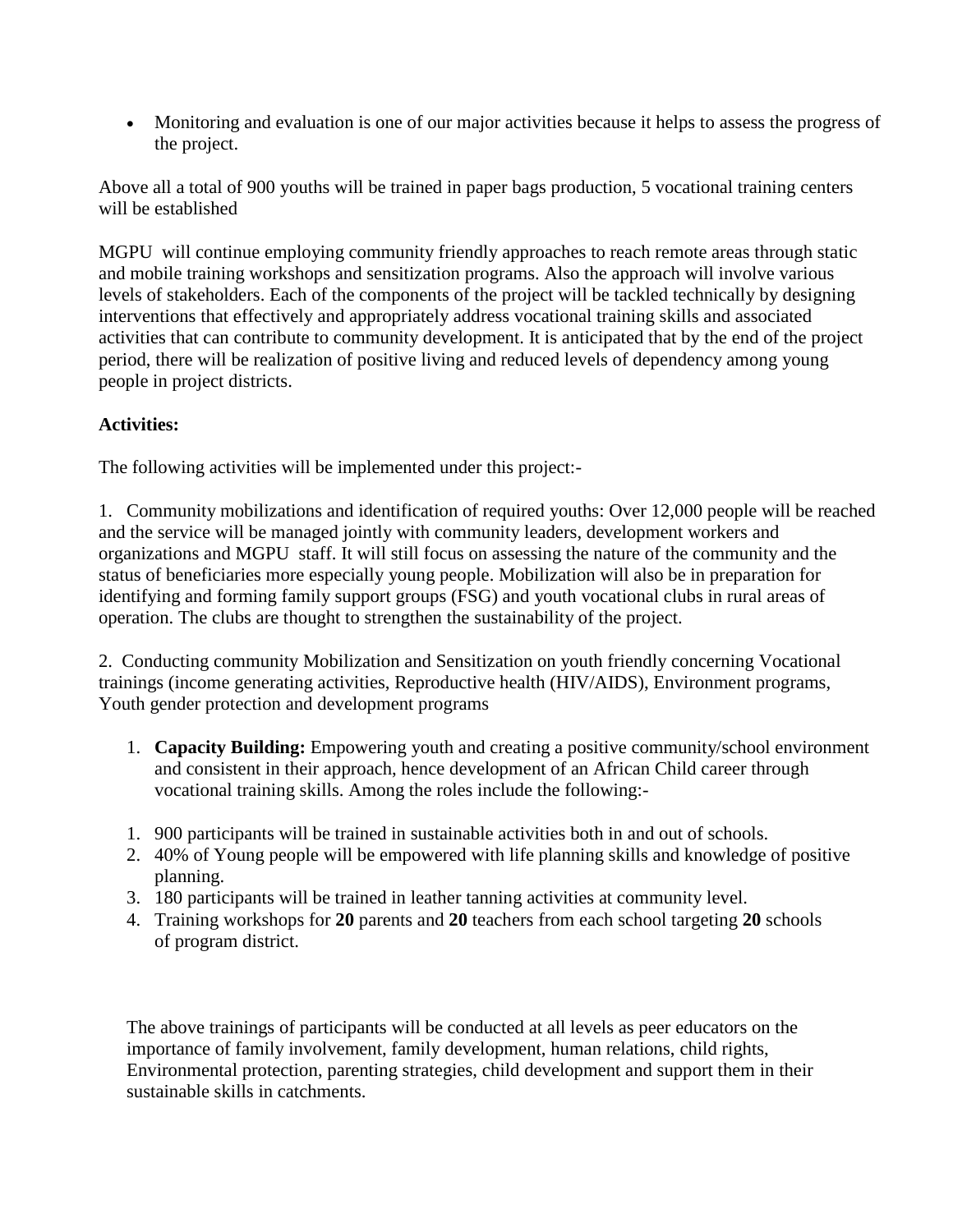- 2. **Counseling:** Counseling and guiding young people on various development aspects in such a way to recognize their potential skills relevant to their professional development. This will be successful through engaging and empowering parents in decision-making practices of advisory groups (such as local school-community improvement councils), school reform committees, advocacy and other school/community restructuring efforts
- 3. **Procuring and Distributing IEC Materials:** Carrying out home visits and having meetings with parents/families concerning young people in less formal way of using IEC materials that most parents read and understand. This is aimed at reminding communities to implement young people's sustainable programs in their respective places. Therefore producing and distributing **20,000 IEC** materials on empowerment and youth friendly programs will be in form of Brochures and Newsletters.
- 4. **Advocacy:** Through Net-working services with other organizations like Uganda youth anti-AIDS Association (UYAAS), Kampala Polytechnic Institute Mengo, Uganda Voluntary Development Association (UVDA) ,St' Josephs technical Institute Kisubi,Candle Light Foundation (CLF) MTN Uganda, Environment in Movement Institute Brazil, carrying out demonstration on simplicity of vocational skills sections establishment, Income generating activities, Community Seminars on vocational skills training Advocacy, Establishment, Development and Sustainability, Establishing vocational skills training centers and Tree planting in our catchments.
- 5. **Follow-up activities:** Staff members will always go back to places where they have carried out the activities to meet young people to assess the changes that have occurred, guide beneficiaries in their respective activities, share with them experiences that they have met and get measures on them accordingly.
- 6. **Monitoring and Evaluation:** This will be an on going activity throughout the project and will be carried out on monthly basis. It will be carried out to access the project implementation and will help to supervise the youth community based workers. Assessed management processes will view objectives, concepts, designs and methodologies of the project; it is an international management responsibility. This will be an on going activity throughout the project life. It will be routinely through monthly reports, meetings, check lists, surprise visits and support supervision visit.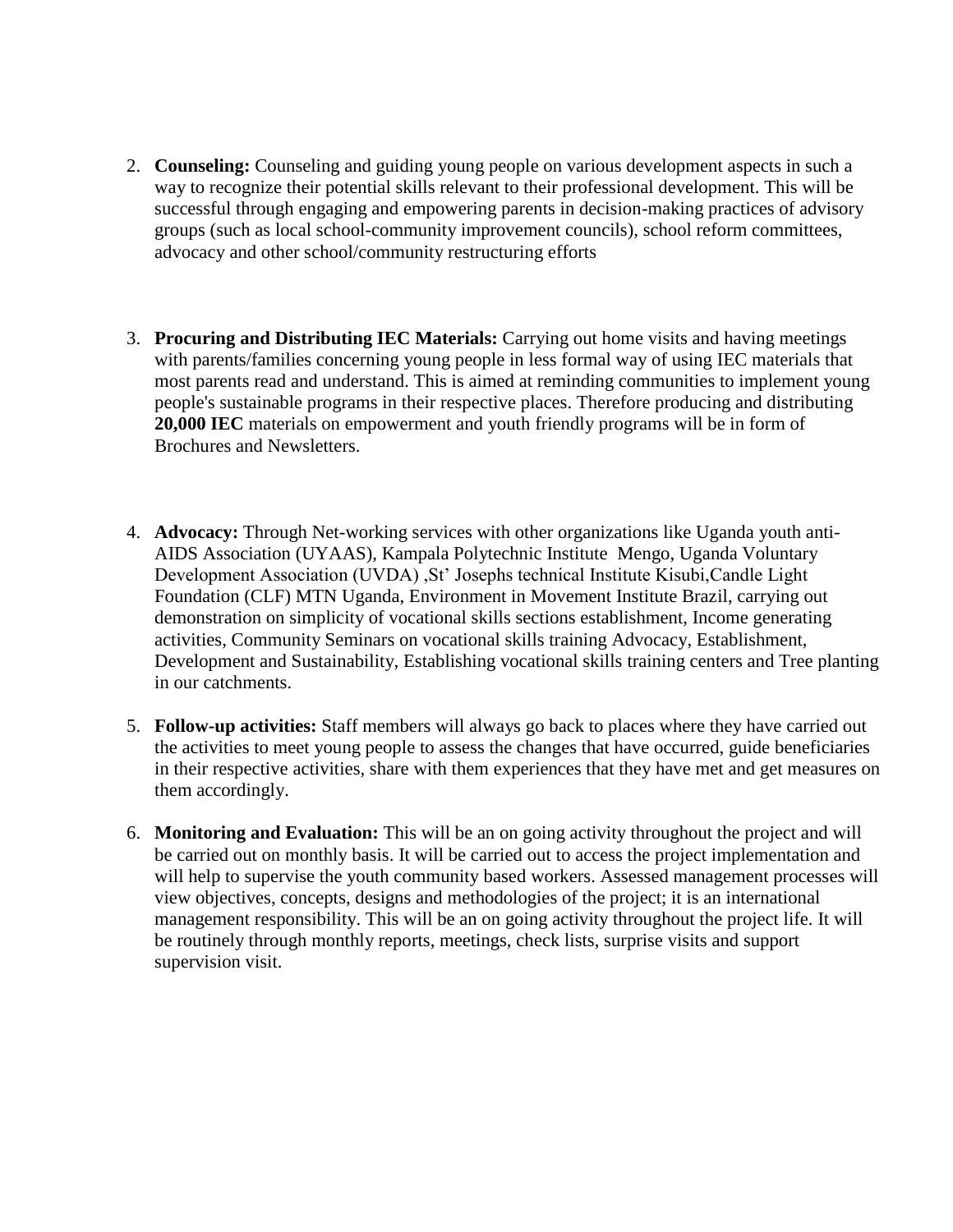# **THE PROJECT WORKPLAN FROM 2016**

|    | <b>No Activity</b>                                                                              | Objective                                                                        | Implementer                                                  | JAS NDJF MAMJ J      |                |        |     |  |
|----|-------------------------------------------------------------------------------------------------|----------------------------------------------------------------------------------|--------------------------------------------------------------|----------------------|----------------|--------|-----|--|
| 1. | Proposal Submission                                                                             | To access fund<br>facilitation                                                   | Management                                                   | $\ast$               |                |        |     |  |
|    | Training of Community Resource To equip 230<br>persons. CBV, CBSS, & Teachers people with basic | knowledge and<br>skills of leading<br>others.                                    | MGPU Team                                                    | * * *                |                |        |     |  |
| 2. |                                                                                                 |                                                                                  |                                                              |                      |                |        |     |  |
|    | Production & Distribution of IEC To produce 20,000 Counselors,<br>Materials                     | <b>IEC</b> Materials to<br>support project<br>through<br>information<br>delivery | Trainers/instructors<br>and Community<br>resourceful persons | * * * *              |                |        |     |  |
| 3. | Training youths on vocational<br>skill and empowerment<br>programs                              | To access over 900 Training team and<br>youths with basic<br>technical skills    | volunteers                                                   |                      |                |        |     |  |
|    |                                                                                                 |                                                                                  |                                                              |                      | * * * ** * * * |        |     |  |
| 4. | Counseling young people on<br>career guidance and vocational<br>training skills.                | Empowering<br>youths on positive Resource persons<br>planning                    | Counselors, &                                                | *** * * ** * * * *   |                |        |     |  |
| 5. |                                                                                                 |                                                                                  |                                                              |                      |                |        |     |  |
| 6. | Monthly Radio talk shows.                                                                       | knowledge on<br>vocational                                                       | To provide general MGPU and partners                         | *** * * ** * * * * * |                |        |     |  |
|    | <b>Community Sensitization on</b>                                                               | trainings<br>To Enhance                                                          | Project Team, CBV                                            |                      |                |        |     |  |
|    | sustainable skills in our<br>catchments.                                                        | youth's Capacity<br>Building on<br>vocation trainings.                           | and local leaders                                            | * *                  |                | $\ast$ | * * |  |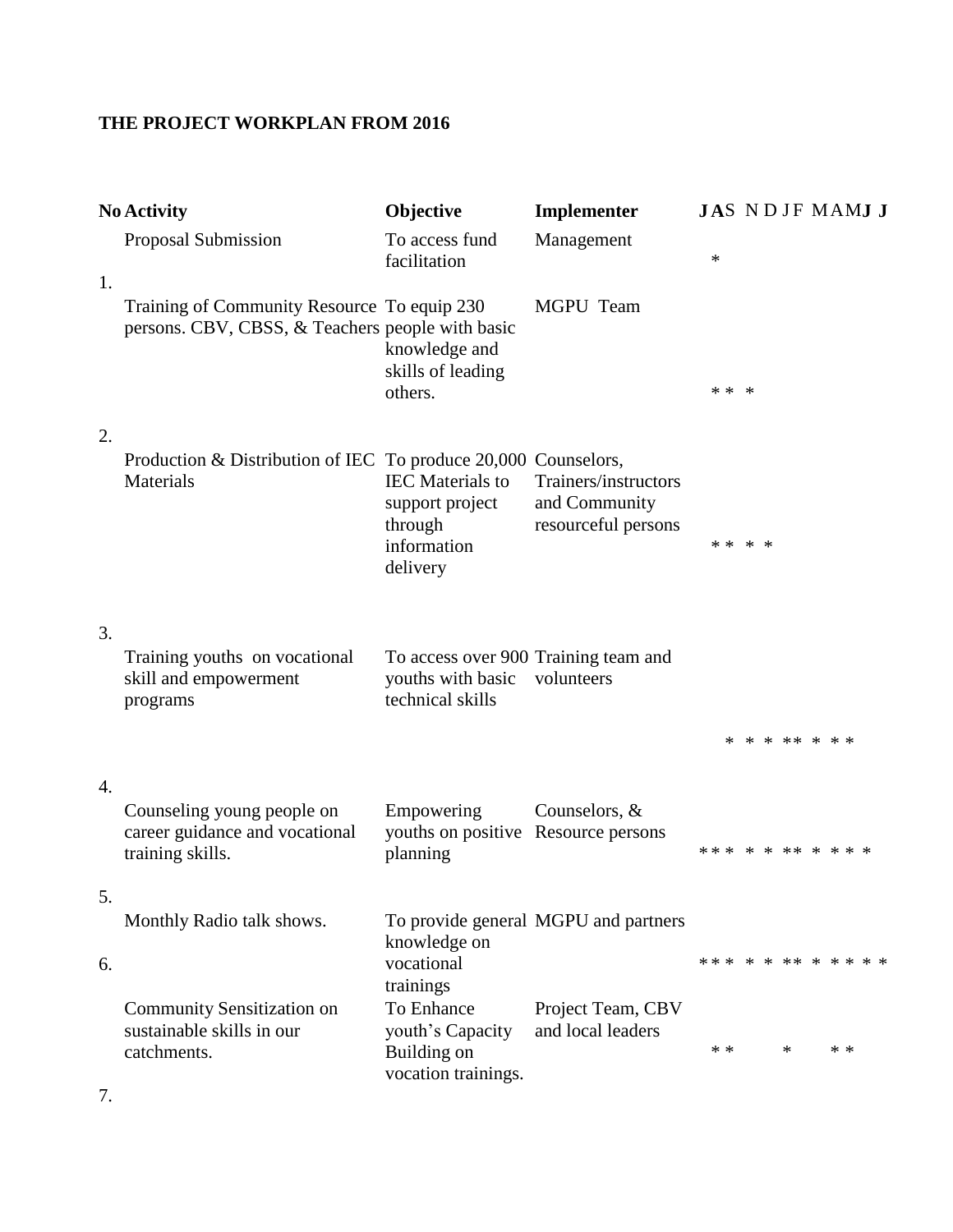|    | 8. Networking Services                            | To strengthen the<br>Relationship with<br>our partners           | MGPU Team                                     |       |        | *** * * ** * * * * * |        |       |        |
|----|---------------------------------------------------|------------------------------------------------------------------|-----------------------------------------------|-------|--------|----------------------|--------|-------|--------|
|    | Follow-up on activities carried out To assess the | progress and<br>weaknesses of the<br>project                     | Project Team                                  | $* *$ | $\ast$ | $\ast$               | $\ast$ |       |        |
| 8. |                                                   |                                                                  |                                               |       |        |                      |        |       |        |
|    | Monitoring and Evaluation                         | activity<br>implementation is<br>achieving the set<br>objectives | To assess whether MGPU M&E project<br>officer |       |        | *** * * ** * * * * * |        |       |        |
| 9. |                                                   |                                                                  |                                               |       |        |                      |        |       |        |
|    | End of year Narrative and<br>financial report.    | To display the<br>general project<br>report.                     | Team leaders                                  |       |        |                      |        | $* *$ |        |
| 9. |                                                   |                                                                  |                                               |       |        |                      |        |       |        |
|    | 10. Annual Audit                                  |                                                                  |                                               |       |        |                      |        |       | $\ast$ |

The main goal is to integrate vocational trainings skills with other practices in communities and school syllabuses so as to improve the capacity building of young people (girls and boys) aged 10-25 years through empowering participants in all activities in Kampala suburbs.

- 1. The project will be implemented in local areas of the project interests; beneficiaries of the project will be Approximately as follows:-
- 900 young people will be trained in various sustainable skills
- 20 parents and 20 teachers will be trained as community based support structures and they will also work as community resource owned persons.
- 30 youths will also be trained as community based volunteers. This team will work as middle men between service providers and community youths.
- 2. The number of beneficiaries to reach by the end of one year is estimated 900 as it is justified in no1, above.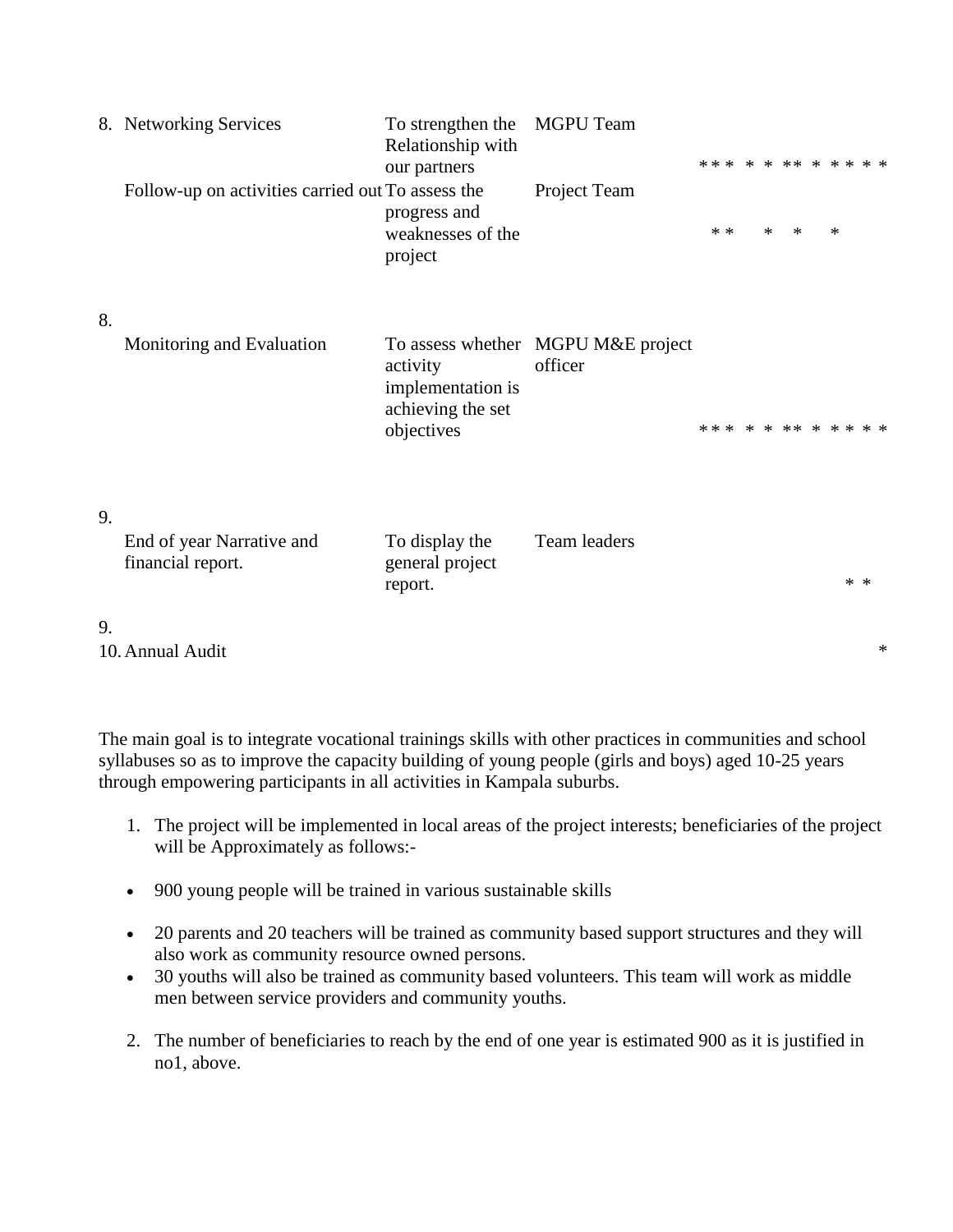3. The organization is planning to reach the target group(s) through CBSS, CBV, women and men in project catchments areas.

### **Recruiting procedures of participants**

Regarding staff members are expected to apply in the beginning of the program, of which they will be short-listed for interviews which will be conducted by board and the best of all, will be declared as one of the staff. They will also be expected to be trained in the orientation of the program.

Volunteers will also apply and those with relevant papers will be considered and oriented in the field of vocational training skills hence considering the age as a very important key point in this aspect.

Community participants will be screened out with the help of community leaders, elders, teachers and church leaders. This exercise will be supported with research methodologies for effectiveness in recruiting participants.

### **SUSTAINABILITY:**

For the effective sustainability of the project, MGPU team will ensure that FBSS, CBV and Empowered on the importance of the project to beneficiaries in their local areas. It is expected that the project will be sustained by initial active participation of beneficiaries in the project through CBV, Teachers and FBSS. Mentioned groups will be trained to support the project.

Due to lack of functional support groups, it has been difficult to implement such projects. However for now sustainability is assured because the family/community and school administration teams would be involved in every stage of project implementation.

It is thought that community approach of involving their participation can lead to good cause, it is expected that each community will be capable of handling youth friendly activities. It is expected that the selected CBV, FBSS and Teachers would continue offering support and sensitization services in their respective communities.

Regular follow ups and monitoring will be important to the sustainability of the project as it will help in supporting its stakeholders. Problems faced can easily be handled by the support groups and they can also play a great role in devising solutions. The support and motivation will be one of routine duties geared by UYSTP management to support groups in their communities.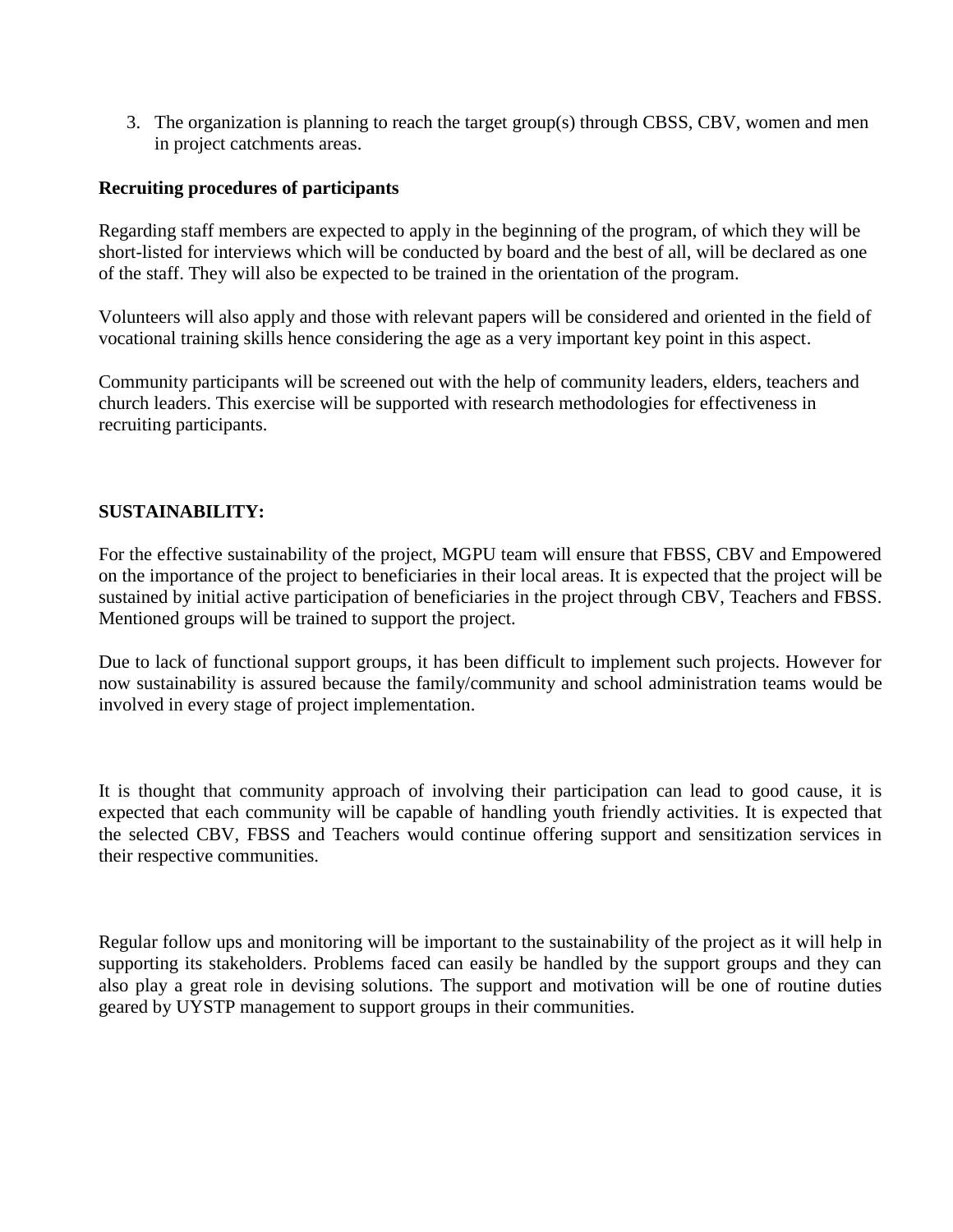### **Budget**

| <b>Budget line</b>                  |                                               | <b>Q1, UGX</b> | Q2,UGX     | Q3, UGX    | Q4, UGX    | Subtotals, UGX |
|-------------------------------------|-----------------------------------------------|----------------|------------|------------|------------|----------------|
| People and time (salaries)          |                                               |                |            |            |            |                |
| <b>Executive Director</b>           |                                               | 600,000        | 600,000    | 600,000    | 600,000    | 2,400,000      |
| Field officers                      | (2)                                           | 1080,000       | 1080,000   | 1080,000   | 1080,000   | 4,320,000      |
| Instructors                         | (4)                                           | 1,800,000      | 1,800,000  | 1,800,000  | 1,800,000  | 7,200,000      |
| Accountant                          | (1)                                           | 750,000        | 750,000    | 750,000    | 750,000    | 3,000,000      |
| <b>Office and administration</b>    |                                               |                |            |            |            |                |
| Office rent                         |                                               | 450,000        | 450,000    | 450,000    | 450,000    | 1,800,000      |
| internet)                           | Communication services (telephone, email,     | 500,000        | 450,000    | 450,000    | 450,000    | 1,850,000      |
| <b>Administrative Cost</b>          |                                               | 1,100,000      | 1,100,000  | 1,100,000  | 1,100,000  | 4,400,000      |
| Capital/equipment                   |                                               |                |            |            |            |                |
|                                     | Audio Visual equipment and accessories (1set) | 8,00,000       |            |            |            | 8,00,000       |
| Computers Units (1feild laptop set) |                                               | 1,400,000      |            |            |            | 1,400,000      |
| Generator (1 item)                  |                                               | 8,00,000       |            |            |            | 8,00,000       |
| Flip Chart Stand (1tem)             |                                               | 3,00,000       |            |            |            | 3,00,000       |
| Other (please specify)              |                                               |                |            |            |            |                |
| <b>Program Costs</b>                |                                               |                |            |            |            |                |
|                                     | Training community workshops (5 trainings)    | 3,050,000      | 3,050,000  | 3,050,000  | 3,050,000  | 12,200,000     |
| IEC Materials (20,000 copies)       |                                               | 2,000,000      |            |            |            | 2,000,000      |
| Radio Program                       |                                               | 1,500,000      | 1,500,000  | 1,500,000  | 1,500,000  | 6,000,000      |
| <b>Instructional Requirements</b>   |                                               | 3,548,750      | 3,548,750  | 3,548,750  | 3,548,750  | 14,195,000     |
|                                     | Community interaction meetings (5meetings)    | 500,000        | 500,000    | 500,000    | 500,000    | 2,000,000      |
| <b>T-Shirts</b>                     |                                               | 1,499,400      |            |            |            | 1,499,400      |
| Certificate                         |                                               | 751,400        |            |            |            | 751,400        |
| Monitoring and Evaluation           |                                               | 300,000        | 300,000    | 300,000    | 300,000    | 1,200,000      |
| Audit                               |                                               | 500,000        | 500,000    | 500,000    | 500,000    | 2,000,000      |
| <b>TOTALS</b>                       |                                               | 23,229,550     | 15,628,750 | 15,628,750 | 15,628,750 | 70,115,800     |

**The total program cost for 1year is 70,115,800, but the program is expected to run 3years**

#### **Budget Notes:**

1. **Program Costs**: Training work shops for community support groups (Volunteers). This is purposely to identify the potential youths who will be trained to restore consultation and sustainability in their respective communities.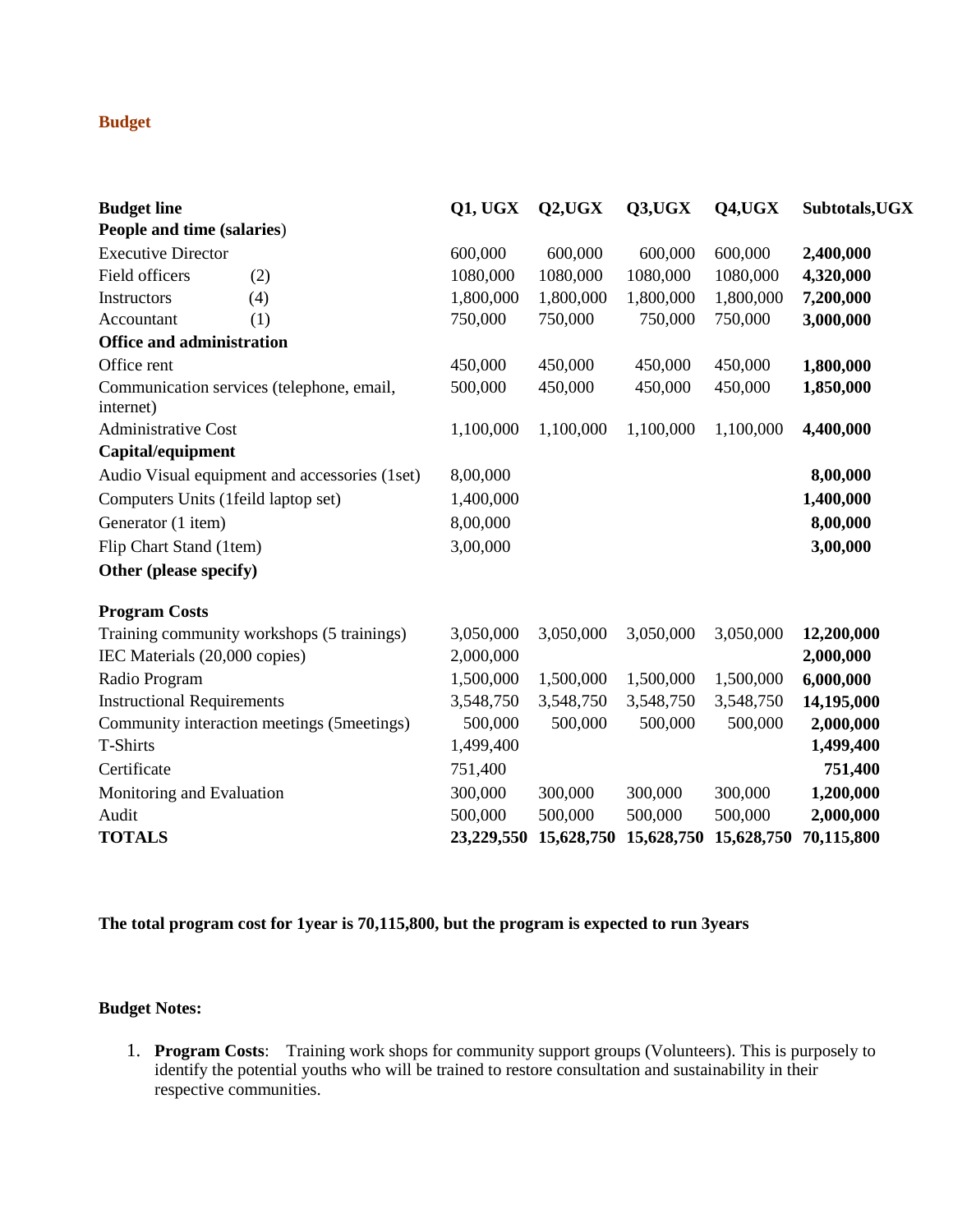|           | $Total =$                      |                | $610,000/=$                      |
|-----------|--------------------------------|----------------|----------------------------------|
| $\bullet$ | Venue (hire)                   |                | $100,000 \times 1 =$<br>100,000  |
|           | • Evening tea for participants | $\ddot{\cdot}$ | $50 \times 2000 = 100,000$       |
| $\bullet$ | Participants lunch             |                | 50 ppts x $5,000 = 250,000$      |
| $\bullet$ | Participant break first        |                | 50 ppts x $2,000 = 100,000$      |
| $\bullet$ | <b>Facilitators transport</b>  |                | : 2 officers x $30,000 = 60,000$ |

The result will be 610,000/= x 5 days x 4 work shops = **12,200,000/=**

#### **Instructional requirements**

a. Carpentry (timber and accessories)

|           | $Total =$                                    |                           | $= 4,805,000/$                         |
|-----------|----------------------------------------------|---------------------------|----------------------------------------|
|           | Ply wood (10 peaces)                         |                           | $20,000 \times 10 = 200,000$           |
|           | Sand Paper                                   |                           | 3,000 per (M) x $20(M) = 60,000$       |
| $\bullet$ | Vanish (2 jyracan 40 Lt)                     | ٠                         | $100,000 \times 2 = 200,000$           |
|           | Nails (assorted)                             | ٠<br>$\ddot{\phantom{0}}$ | $30 \text{ kg} \times 4,000 = 120,000$ |
|           | Drying Agents                                |                           | $= 50,000$                             |
|           | Adhesive (wood glue pono)                    | $\ddot{\phantom{1}}$ :    | tins x 7,000 = $175,000$               |
|           | Timber $(12 \times 1 \frac{1}{2} \times 12)$ |                           | 200 peaces x $20,000 = 4,000,000$      |

b. Tailoring (rolls of clothes)

| Total =                         |   | $= 3,140,000/=$                |
|---------------------------------|---|--------------------------------|
| Accessories                     |   | 500,000<br>$=$                 |
| • Polyester material (24 rolls) | ٠ | $24 \times 60,000 = 1,440,000$ |
| • Sugar Paper $(20$ reams)      | ٠ | $20 \times 60,000 = 1,200,000$ |

c) Shoe Making and other works:

| Total                                 |   |                |                                             | $= 6,250,000/=$ |
|---------------------------------------|---|----------------|---------------------------------------------|-----------------|
| Accessories                           | ٠ |                |                                             | $= 1,000,000$   |
| Soles (flat soles)                    |   |                | : 40,000 x 2 sheets x 50 people = 4,000,000 |                 |
| Close contact Adhesive (tough bond) : |   |                | $40,000 \times 25 = 1,000,000$              |                 |
| Vegetable leather square foot         |   | $\ddot{\cdot}$ | $5000 \times 50 = 250,000$                  |                 |

Therefore all this will be 6,250,000 UGX for 4.quarters

All instruction materials will cost **14,195,000/=** a full year